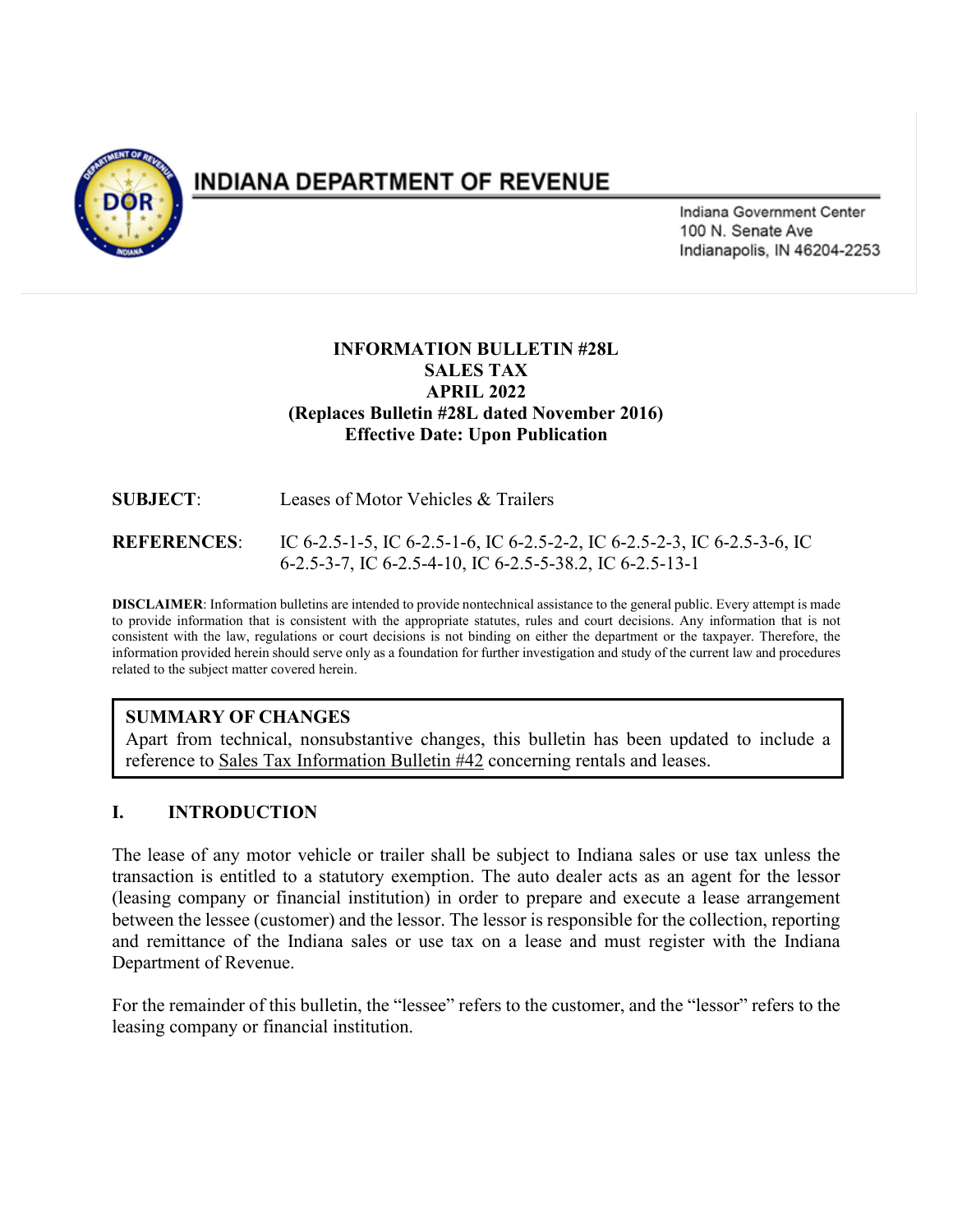## **II. RESIDENT VERSUS NONRESIDENT LEASES**

**The taxability of a lease is NOT based upon the residency of the lessee. The determination is based upon the vehicle's or trailer's state of primary property location, per terms of the lease agreement.**

**A lease is subject to Indiana sales tax if the vehicle is to be primarily located within Indiana. A lease where the vehicle is to be primarily located in another state will be subject to that state's sales or use tax and will not be subject to the Indiana sales tax. The lessor shall collect and remit the appropriate sales tax to the appropriate taxing jurisdiction.** 

The state sales tax to be collected on a **lease** of any motor vehicle or trailer must be determined using Indiana's sourcing rules at IC 6-2.5- 13-1. The term **"sourcing**" refers to rules used to determine which state's sales tax is applicable to a transaction. The taxation of **lease** income is treated **differently** under Indiana's sourcing rules than income derived from **sales** of motor vehicles. A lease originating in Indiana is subject to Indiana sales tax if the "primary property location" of the vehicle or trailer is indicated on the lease as being located in Indiana. The determination of which state's tax is to be collected on a lease is different for a periodic lease versus a lease that does not require periodic payments.

# **A. Leases With Periodic Payments**

**For a lease or rental that requires recurring periodic payments (monthly payments)**, all lease payments (down payments, manufacturer's rebates, equity in trade-in resulting in a capital cost reduction, and each periodic lease payment) are to be sourced to the **primary property location**  of the motor vehicle or trailer. The primary property location shall be as indicated by an address for the property provided by the lessee that is available to the lessor from its records maintained in the ordinary course of business, when use of this address does not constitute bad faith. This address shall not be altered by intermittent use at different locations. A nonresident may enter into a lease contract where the lease is originated at the Indiana dealership but the motor vehicle's primary location (where the vehicle is to be registered or licensed) is another state. Sales or use tax on the lease will be due to the state of primary property location. The special rate rules under IC 6-2.5-2- 3 for motor vehicle purchases when the vehicle is to be transported and titled outside Indiana do not apply to leases or rentals requiring recurring periodic payments. For more information on the special rate rules, please refer to Sales Tax Information Bulletin #84, available online at [in.gov/dor/legal-resources/tax-library/information-bulletins/sales-tax-information-bulletins/.](https://www.in.gov/dor/legal-resources/tax-library/information-bulletins/sales-tax-information-bulletins/)

In most periodic leases, the sales tax will be due to the state shown on the lease contract as the state where the motor vehicle or trailer will be licensed for highway use. This is commonly the home state address of the lessee.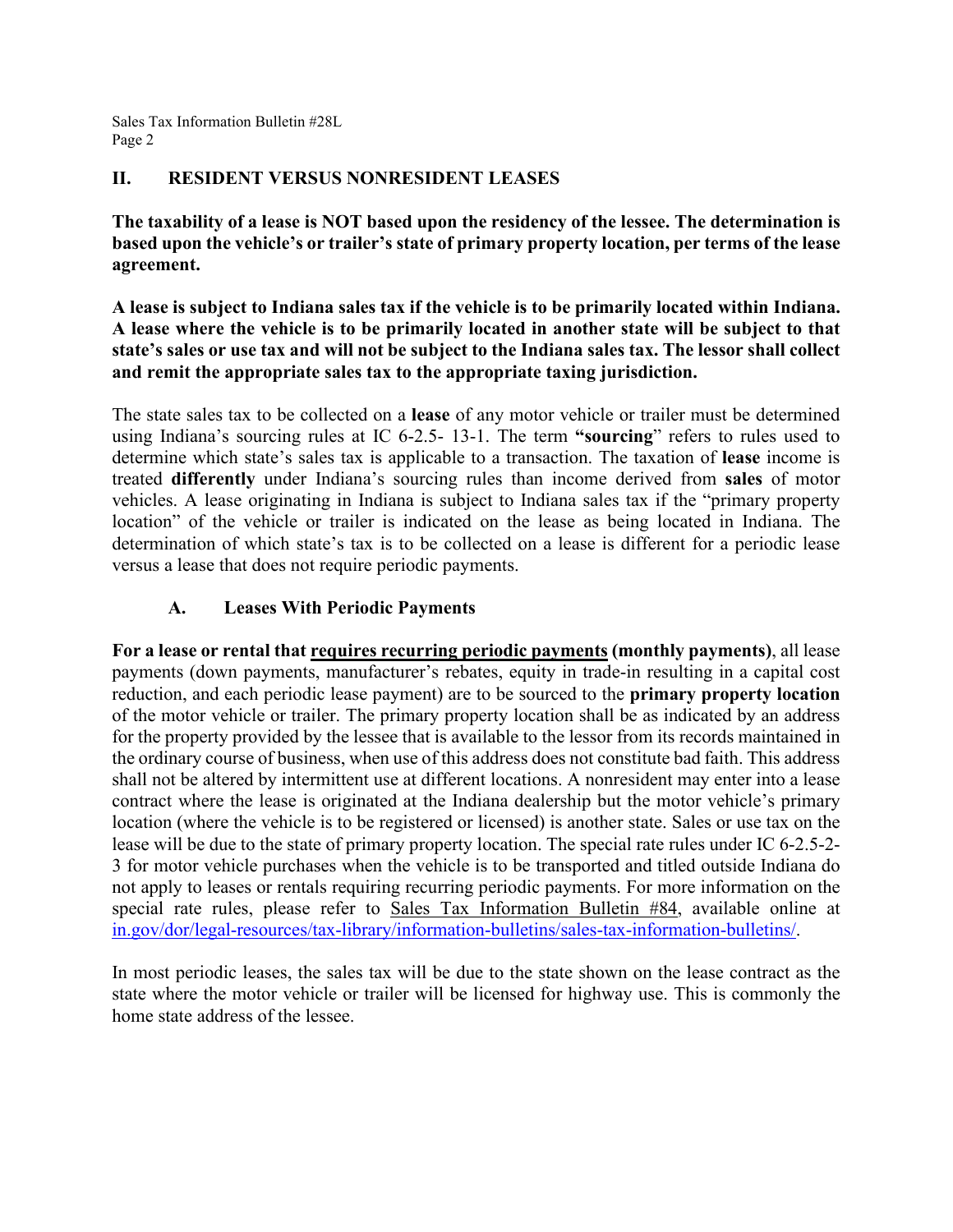# **B. Leases Without Periodic Payments**

**For a lease or rental that does not require recurring periodic payments (one lump sum payment)**, the payment is sourced the same as a retail sale (*see* Sales Tax Information Bulletin #28S, available online at [in.gov/dor/legal-resources/tax-library/information-bulletins/sales-tax](https://www.in.gov/dor/legal-resources/tax-library/information-bulletins/sales-tax-information-bulletins/)[information-bulletins/\)](https://www.in.gov/dor/legal-resources/tax-library/information-bulletins/sales-tax-information-bulletins/). Thus, a lease which requires the entire lease to be paid in one lump sum payment (generally at the time of lease inception) shall be treated the same as a retail sale and the entire amount received upon the lease shall be subject to the Indiana sales tax. Indiana sales tax will be due on the entire lease if the lessee takes physical possession and control of the leased vehicle within Indiana, regardless of state of residence of the lessee or location where the vehicle will be primarily located, registered or licensed. However, the rate provisions and procedures set forth under IC 6-2.5-2-3 for sales to nonresidents applies. Again, see Sales Tax Information Bulletin #84 for further discussion on the application of the special sales tax rate.

# **III. DEALER/LESSOR RESPONSIBILITIES FOR LEASES SOURCED TO INDIANA**

Customers should understand that when a vehicle is leased there are two separate, but related, transactions. The dealer "sells" the vehicle to a leasing or finance company and at the same time originates a lease arrangement between the leasing company or financial institution(the lessor) and the customer (lessee ).

If a vehicle or trailer lease is negotiated through a registered Indiana dealer, the dealer, acting as an agent for the lessor, must collect Indiana sales tax on all capital cost reduction payments made upon lease origination. Taxable capital cost reduction payments includes such items as initial cash down payments, manufacturer's rebates, equity in non-owner trades (trade value allowed even though trade-in is not titled in new lessee's name) and first month's lease payments. The lease document shall indicate the taxability of all initial lease origination payments on which the Indiana sales tax is assessed upon lease origination. The lessor will report all lease incomes subject to the Indiana sales or use tax on forms prescribed by the department and shall make timely remittance of all sales or use taxes collected as a lessor. In addition to sales tax collected upon lease origination payments, the lessor shall collect Indiana sales tax on all remaining periodic lease payments as they become due and payable. The lessor must be registered with the department as a Registered Retail Merchant.

If the lessee claims an exemption and tax is not collected by the lessor, the statement at the bottom of Form ST-108E must be completed indicating the reason exemption is claimed and must be signed by the lessee. When a lessee claims an exemption on Form ST-108E, the lessor must retain a completed exemption certificate in the lessor's records to document the exempted lease.

Title applications on the **sale** by a registered dealer to the lessor without a Form ST-108E, completed by the dealer/lessor, will not be accepted by the Bureau of Motor Vehicles. Exemption number 5 must be indicated as the reason for exemption.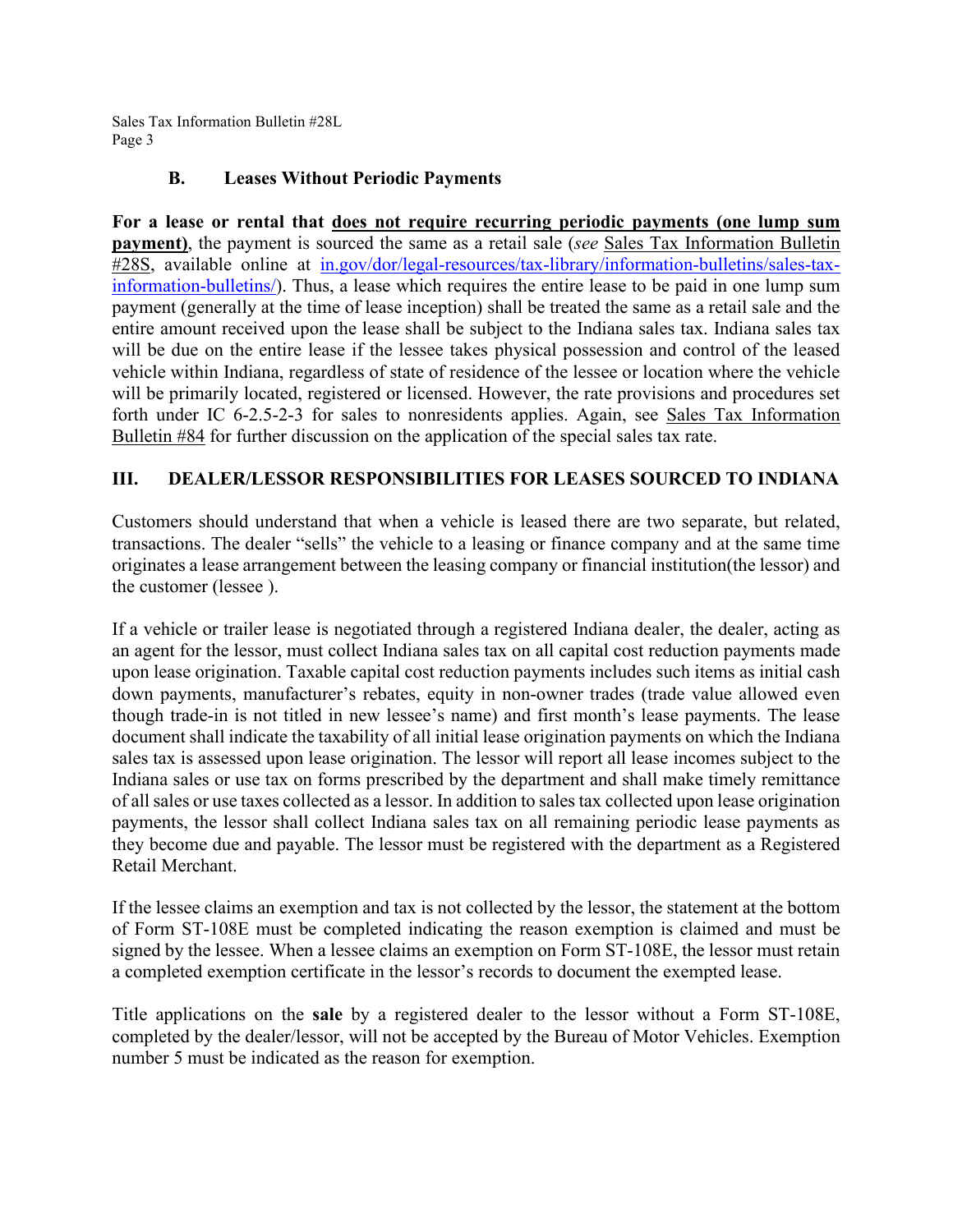## **IV. TAXABLE LEASE AMOUNTS**

A **manufacturer's rebate** based upon the lease of a vehicle is not deductible for Indiana sales tax purposes. For Indiana sales tax purposes, a rebate paid to the lessor is deemed to be "gross retail income" and thus is not deductible from the amount subject to Indiana sales tax. **Sales tax is based upon retail income received by the lessor, not amounts paid by the lessee.** It does not matter if the lessee has the option of receiving the rebate in cash, or assigning the rebate to the dealer/lessor to be applied as a capital cost reduction on the lease of a vehicle. The character of the rebate remains taxable. In either situation, the total amount of gross retail income received by the lessor is identical. IC 6-2.5-1-5 defines gross retail income for sales tax purposes to include the total gross receipts, of any kind or nature, received in a retail transaction by a retail merchant. The taxability of the gross retail income associated with leases is covered in Sales Tax Information Bulletin #42, available online at [in.gov/dor/legal-resources/tax-library/information](https://www.in.gov/dor/legal-resources/tax-library/information-bulletins/sales-tax-information-bulletins/)[bulletins/sales-tax-information-bulletins/.](https://www.in.gov/dor/legal-resources/tax-library/information-bulletins/sales-tax-information-bulletins/)

A **manufacturer's price reduction** is considered deductible for sales tax purposes. This is because the manufacturer is actually reducing the selling price of the vehicle. The lessor does not receive the amount of the price reduction as consideration for the lease.

A **dealer's price discount** is also considered deductible in determining the amount on which sales tax is charged. The selling price is reduced by the dealer's price discount. The lessor does not receive the amount of the price discount as consideration for the vehicle lease.

All types of discounts, regardless of the terminology used to describe the price adjustment, are either taxable or exempt based upon whether the lessor receives "gross retail income" for the sale or lease of a vehicle.

**Like-kind exchanges** are eligible for a deduction from gross retail income. The deduction for a trade-in allowance applies only to "like-kind exchanges" in which the motor vehicle or trailer to be traded in is owned and titled in the name of the customer. A like-kind exchange means a motor vehicle traded for another motor vehicle or a trailer traded for another trailer. A trade-in of a motor vehicle for a trailer is not a "like-kind exchange" and is not deductible in the calculation of the amount of the taxable gross retail income received by the dealer. Similarly, exchanges of motorcycles for motor vehicles and similar trades are not like-kind exchanges. Non-like-kind exchanges are merely another form of a payment to the dealer and do not reduce the dealer's gross retail income.

**The equity from a like-kind exchange** is deductible from the taxable gross retail income for Indiana sales tax purposes. To be an exempt trade, the vehicle traded-in must be owned and titled in the name of the customer. The equity is deductible from the taxable gross retail income for sales tax purposes. Equity is defined as the gross trade-in value less any encumbrance (lien) on the trade.

**Negative equity** from a traded-in vehicle is deductible from the taxable gross retail income for Indiana sales tax purposes. Negative equity is the amount of encumbrance or lien owed on a vehicle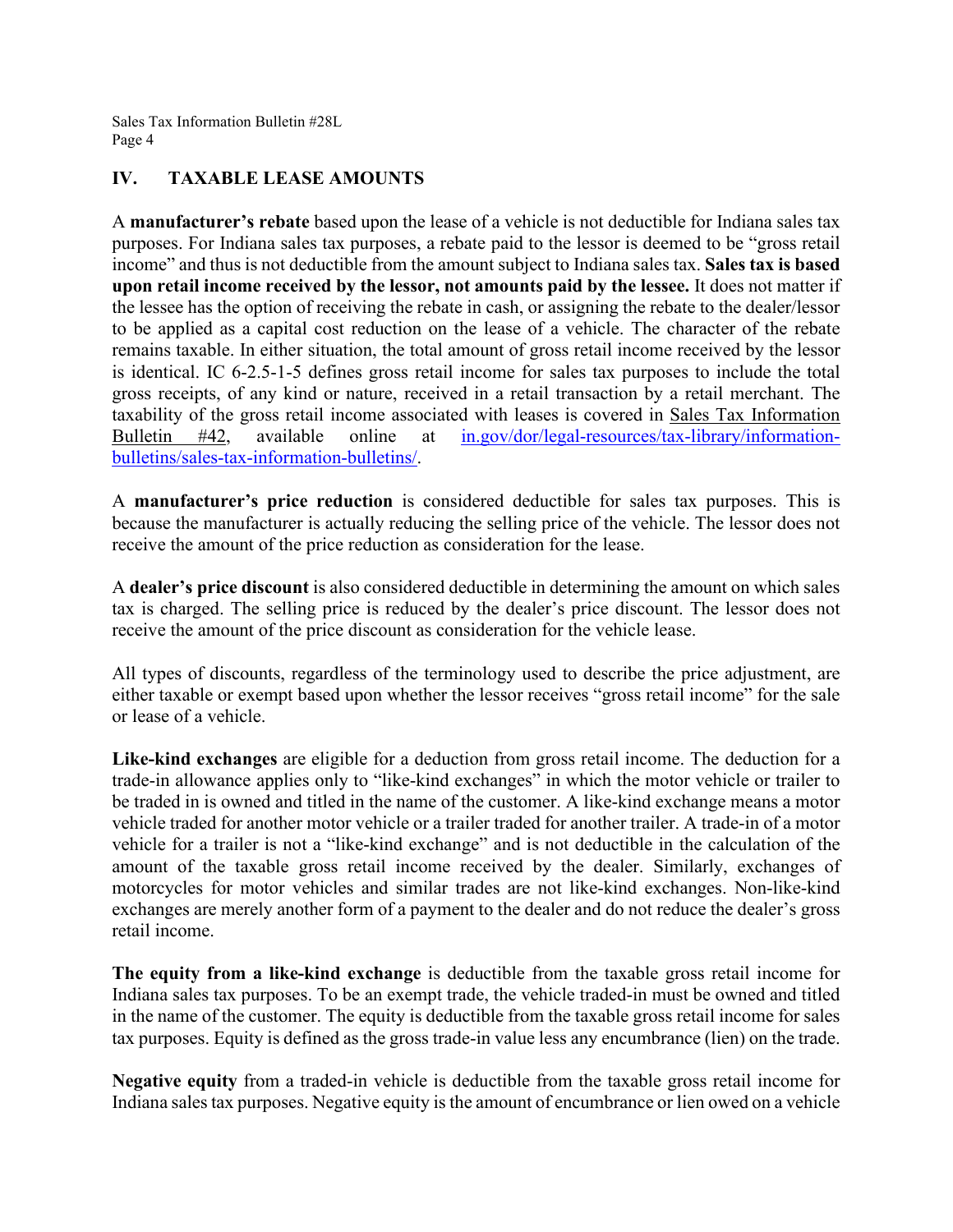in excess of the gross trade-in value of the vehicle. The amount of negative equity built into a series of lease payments is deductible evenly over the life of the leased vehicle.

#### **V. TAXABLE LEASE EXAMPLES**

**The examples below assume vehicle primary property location is Indiana (T=Taxable; E=Exempt).**

**A. New Vehicle Lease – Customer Trade is a Vehicle and is Titled in Customer's Name**

| 1. Value of owned vehicle trade                     |     | \$15,000   |   |
|-----------------------------------------------------|-----|------------|---|
| 2. Customer's Loan Balance                          |     | \$(10,000) |   |
| 3. Equity in owned vehicle                          | S   | 5,000      | E |
| 4. Cash paid by customer                            | S   | 8,000      | T |
| <b>5. Total Payment applied</b>                     | SS. | 13,000     |   |
| 6. First month lease payment                        | S   | 400        |   |
| 7. Amount Subject to Sales Tax at Lease Origination | S   | 8,400      |   |

In the above example, the lessor receives a total gross retail income of \$13,400. Only \$8,400 is subject to sales tax. The net equity of the owner trade-in (number 3) is used to reduce the capitalized cost (selling price) of the leased vehicle and is not subject to tax. Indiana statute exempts trade equity applied as a capital cost reduction payment if the vehicle being traded is "titled" to the customer initiating the lease. The cash payment (number 4) and the first month's lease payment (number 6) collected by the dealer are subject to the Indiana sales tax. The dealer collects the tax as an agent for the lessor, and the dealer reports and remits the tax on number 4 and number 6. The lessor reports and remits the tax to the Department of Revenue on the remaining monthly payments.

**B. New Vehicle Lease – Customer Trade is a Vehicle and is Titled in Customer's Name. However, the Customer has Negative Equity in the Vehicle**

| 1. Value of owned vehicle trade                     |            | 15,000 |    |
|-----------------------------------------------------|------------|--------|----|
| 2. Customer's Loan Balance                          | \$(18,600) |        |    |
| 3. Equity in owned vehicle                          | \$         |        | E  |
| 4. Cash paid by customer                            | S          | 8,000  |    |
| <b>5. Total Payment applied</b>                     | S          | 8,000  |    |
| 6. First month lease payment                        | \$         | 500    |    |
| 7. Amount of lease representing vehicle price       | S          | 400    |    |
| 8. Negative Equity Financed (\$3,600 divided by 36) | S          | 100    | F. |
| 9. Amount Subject to Sales Tax at Lease Origination | S          | 8,400  |    |

In the above example the lessor receives a total gross retail income of \$8,500. Only \$8,400 is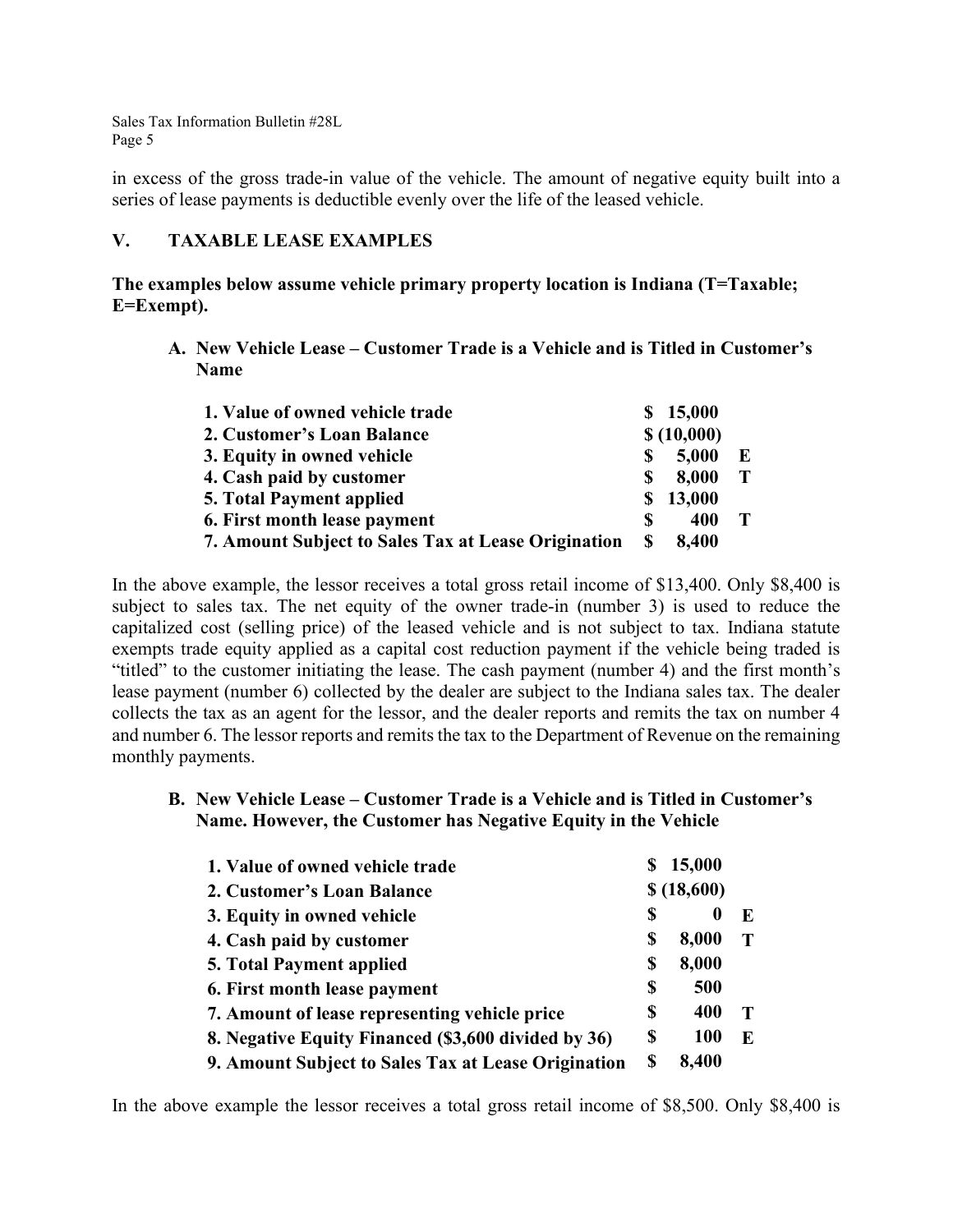subject to sales tax. The net equity of the owner trade-in (number 3) is used to reduce the capitalized cost (selling price) of the leased vehicle and is not subject to tax. Indiana statute exempts trade equity applied as a capital cost reduction payment if the vehicle being traded is "titled" to the customer initiating the lease. The cash payment (number 4) and the first month's lease payment attributable to amounts other than negative equity being refinanced (number 7) collected by the dealer are subject to the Indiana sales tax. The first month's lease payment attributable to the negative equity refinanced (number 8) is not subject to sales tax. The dealer collects the tax as an agent for the lessor. The lessor reports and remits the tax to the Department of Revenue.

#### **C. New Vehicle Lease – Customer Trade is a Boat**

| 1. Value of owned vehicle trade                     |   | \$15,000   |   |
|-----------------------------------------------------|---|------------|---|
| 2. Customer's Loan Balance                          |   | \$(10,000) |   |
| 3. Equity in owned boat                             | S | 5,000      | T |
| 4. Cash paid by customer                            | S | 8,000      | T |
| <b>5. Total Payment applied</b>                     | S | 13,000     |   |
| 6. First month lease payment                        | S | 400        | T |
| 7. Amount Subject to Sales Tax at Lease Origination |   | \$13,400   |   |

In the above example the dealer receives a total gross retail income of \$13,400. The entire \$13,400 is subject to sales tax. The net equity of the boat trade-in (number 3) is not a "like-kind" trade (vehicle for a vehicle), thus is not an exempt trade per Indiana Code. The cash payment (number 4) and the first month's lease payment (number 6) collected by the dealer are subject to the Indiana sales tax. The dealer collects the tax as an agent for the lessor. The lessor reports and remits the tax to the Department of Revenue.

#### **D. New Vehicle Lease – Customer Trade is Titled in Customer's Name and has a Manufacturer's Rebate.**

| 1. Value of owned vehicle trade                     | 15,000     |       |             |
|-----------------------------------------------------|------------|-------|-------------|
| 2. Customer's Loan Balance                          | \$(10,000) |       |             |
| 3. Equity in owned vehicle                          | S          | 5,000 | E           |
| 4. Cash paid by customer                            | S          | 1,500 | $\mathbf T$ |
| 5. Manufacturer Rebate                              | S          | 2,000 | $\mathbf T$ |
| <b>6. Total Payment applied</b>                     | S          | 8,500 |             |
| 7. First month lease payment                        | S          | 400   | Т           |
| 8. Amount Subject to Sales Tax at Lease Origination | S          | 3,900 |             |

In this example the lessor receives \$8,900 (numbers 3, 4, 5 and 7) for the lease of this vehicle. The net equity of the owner trade-in (number 3) is exempt from sales tax provided the vehicle being traded is titled in the customer's name and is applied as a capital cost reduction. Items, numbered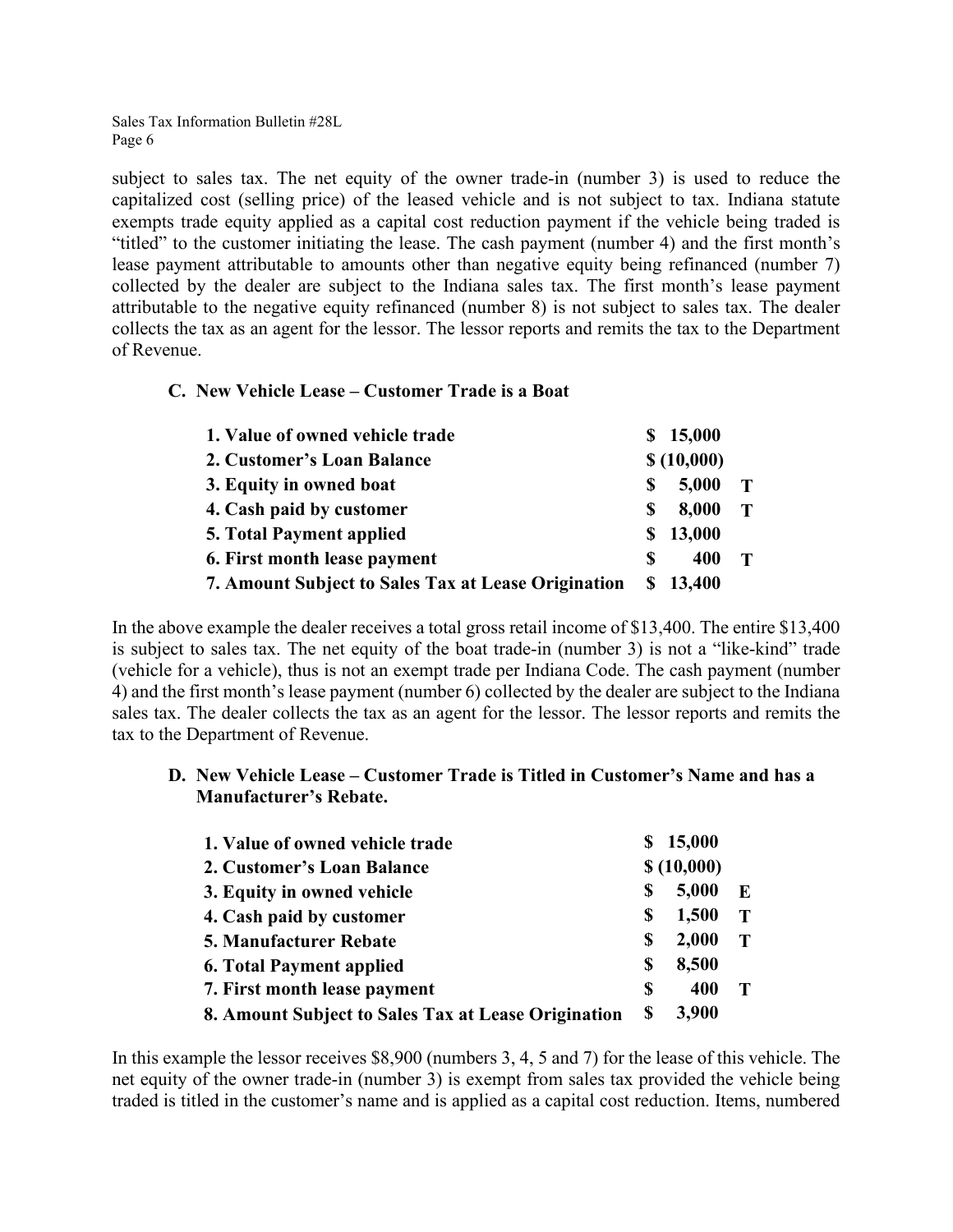4, 5 and 7 are taxable.

**E. New Vehicle Lease – Customer Trades in Vehicle NOT Owned/Titled in Name of Customer at End of Lease Term**

| 1. Value of owned vehicle trade                     | S  | 12,000     |   |
|-----------------------------------------------------|----|------------|---|
| 2. Lessee's optional buy out                        |    | \$(10,000) |   |
| 3. Allowance for lessee auto                        | \$ | 2,000      | Т |
| 4. Cash paid by customer                            | S  | 3,000      | т |
| <b>5. Manufacturer Rebate</b>                       | S  | 2,000      | T |
| <b>6. Total Payment applied</b>                     | S  | 7,000      |   |
| 7. First month lease payment                        | S  | 400        |   |
| 8. Amount Subject to Sales Tax at Lease Origination | S  | 7,400      |   |

Dealer exercised option to purchase leased vehicle direct from leasing company. Trade-in was titled to leasing company, not the customer, thus is not an exempt trade per Indiana statute. In the above example, the lessor receives as retail income a total of \$7,400. The entire amount of retail income is subject to the Indiana sales tax. (Numbers 3, 4, 5, and 7)

#### **F. New Vehicle Lease – Customer Receives Manufacturer's Rebate, Manufacturer's Price Reduction and a Dealer Price Discount**.

| 1. Manufacturer Rebate                                | S        | 3,500 T |              |
|-------------------------------------------------------|----------|---------|--------------|
| 2. Manufacturer's Cost Reduction (not paid to dealer) | S        | 2,000   | $\mathbf{E}$ |
| 3. Dealer Price Discount                              |          | 2,000   | $\mathbf{F}$ |
| 4. Cash paid by customer                              | S        | 3,000   | $\mathbf{T}$ |
| 5. First month lease payment                          | <b>S</b> | 400     |              |
| 6. Amount Subject to Sales Tax at Lease Origination   | S        | 6,900   |              |

Numbers 2 and 3 are both exempt from sales tax since the lessor does not receive any "gross retail income." Numbers 1, 4 and 5 are subject to the Indiana sales tax. The amounts are not deductible from taxable gross retail income.

#### **G. New Vehicle Lease (Non-recurring periodic payment lease) Entire Lease is Prepaid by Lessee at Origination**

| 1. Manufacturer Rebate                              | $S$ 2,000 T |  |
|-----------------------------------------------------|-------------|--|
| 2. Dealer Price Discount                            | $$1,000$ E  |  |
| 3. 3 Year Lease Prepaid by lessee                   | $$10,500$ T |  |
| 4. Amount Subject to Sales Tax at Lease Origination | \$ 12,500   |  |

The entire lease proceeds numbers 1 and 3, paid at lease origination to the dealer, are subject to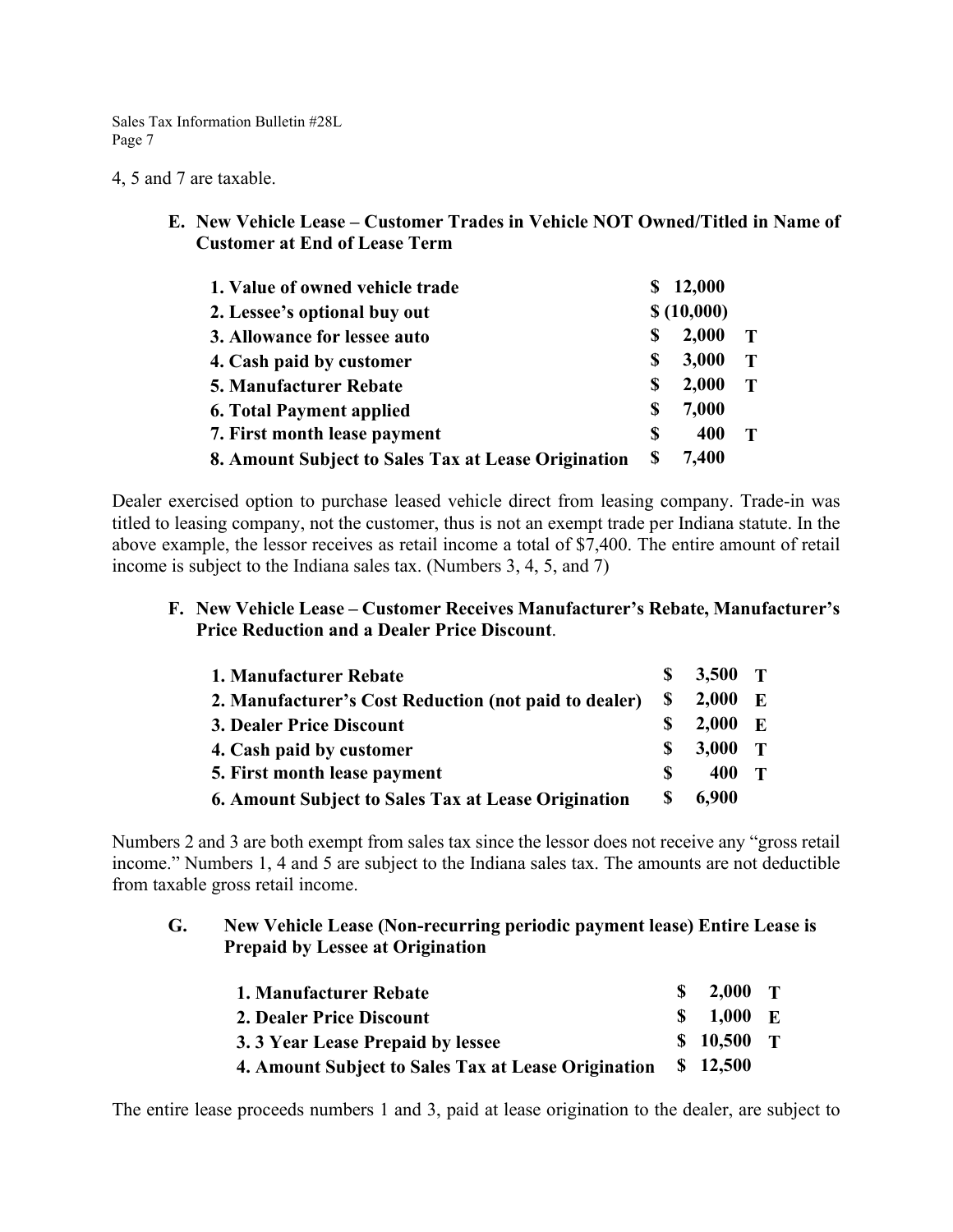the Indiana sales tax regardless of residency of the customer or the primary location of the vehicle. The fact that the lessee may later register/plate the vehicle in another state does not change the fact that Indiana sales tax is due on this transaction. This type of lease is treated the same as a "sale." (See treatment of leases that do not have a recurring periodic lease treatment discussed in Section I, B).

| Н. | Vehicle Sale – Trade-In of Leased Vehicle Purchased by Customer at the |             |  |
|----|------------------------------------------------------------------------|-------------|--|
|    | <b>End of the Lease Period.</b>                                        |             |  |
|    | 1. Sticker List Price                                                  | $$30,000$ T |  |
|    | 2. Trade-In Value (previously leased vehicle)                          | $$10,000$ E |  |
|    | 3. Taxable Selling Price                                               | \$20,000    |  |

Number 2 is allowable as a reduction of the amount of gross retail income subject to sales tax. Number 2 is consideration (payment) received by the seller; however, like-kind exchanges (tradein) are allowable as a reduction of the selling price subject to tax per Indiana Code. As long as the leased vehicle has become the property of the lessee through either the customer purchasing the leased vehicle and paying sales tax on the price of the leased vehicle or the dealer/finance company purchasing the leased vehicle on behalf of the customer and paying sales tax on the price of the leased vehicle, then the taxable selling price is number 1 minus 2.

However, if the customer merely returned the leased vehicle to the dealer after the term of the lease expired without buying out the remainder of the vehicle, the value of the previously-leased vehicle would not be a reduction in the taxable selling price, and therefore the taxable selling price is number 1.

# **VI. NON-INDIANA LEASES**

## **A. Primary Property Location**

The primary property location of a vehicle, per the lease agreement, is used to determine which state's sales or use tax applies to a lease requiring periodic lease payments. **The primary property location is not necessarily where the lessee resides.** Residency of the lessee is therefore **not** to be used to determine if the lease is subject to Indiana sales tax versus another state's sales or use tax. If the motor vehicle or trailer is primarily located within Indiana, the entire lease shall be subject to Indiana sales tax on all "gross retail income" received by an Indiana lessor at the time of lease origination, regardless of residency of the customer. The lessor will collect the appropriate state's sales tax on the lease based upon where the vehicle is to be physically located, which is normally the state where the vehicle or trailer is registered for highway use. If the primary property location is in another state, no Indiana sales tax will be due.

*Example:* A customer initiates a new lease from an Indiana dealer. The lessee (customer) intends to register/plate the leased vehicle in their home state, which is not Indiana. The Indiana dealer, acting as an agent for the lessor, is responsible for collection of the applicable state's sales tax. All sales tax in this example is to be collected by the lessor for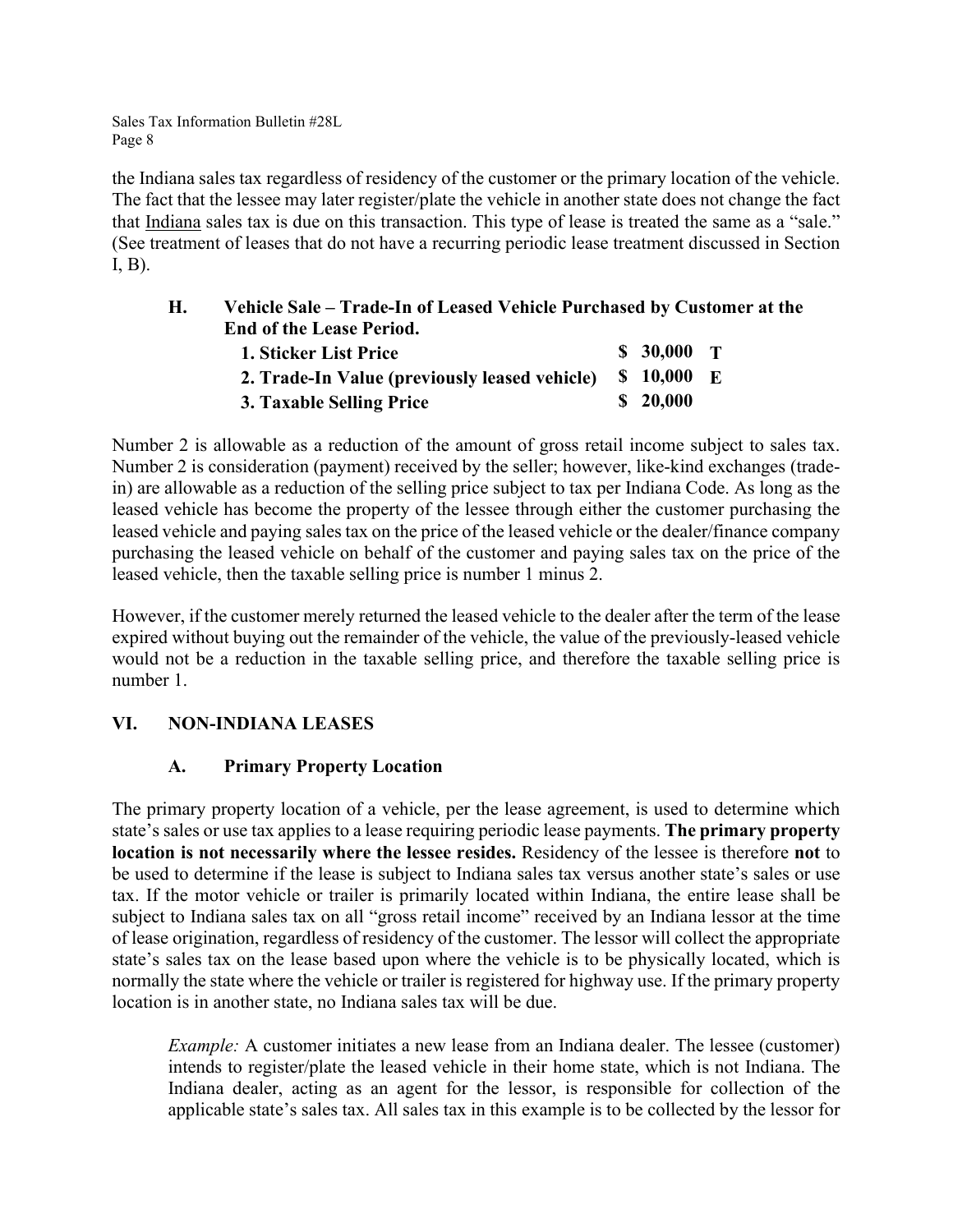the state where the vehicle is primarily located, per the lessor's records.

The dealer, acting as an agent for the lessor, must collect the applicable state's sales tax. The dealer shall indicate on the lease agreement the name of the state for which the tax is collected. If the lessee claims an exemption the exemption must meet the exemption statutes of the state where the vehicle will be located. The dealer, acting as a leasing agent for the lessor, must follow instructions from the lessor as to applicable tax rates and exemption requirements of a state other than Indiana.

# **B. Other State's Sales Tax Exemptions**

Indiana sales tax is not to be collected on leases of vehicles requiring periodic lease payments where the principal property location is in another state. Thus, the dealer must follow instructions from the lessor, for which they are acting as an agent, as to how to calculate and collect the sales tax for other states. The lessor must utilize the available exemptions from the primary property location state.

# **C. Credit for Out-of-State Sales and Use Taxes**

If a lease of a vehicle is entered into in another state and the customer pays sales or use tax on the entire lease stream upon entry into the lease, the customer is entitled to a credit on the sales tax due to Indiana on the periodic lease payments. The credit shall be equal to the other state's sales of use tax paid at the start of the lease divided by the amount of the lease subject to the other state's sales or use tax (but without including the sales or use tax), multiplied by the amount of the lease payment subject to Indiana sales and use tax. However, the credit shall not be greater than the Indiana sales or use tax otherwise due on the lease payment.

This credit is limited only to state sales or use taxes imposed on the customer paid to another state. Other taxes imposed on the lease payments, such as an excise tax imposed on the lessor or local sales and use taxes, are not eligible for credit.

# **D. Lessee Purchase at End of Lease**

If a lessee exercises a purchase option at the end of their lease, all monies paid by the lessee to the lessor upon termination of the lease, including excess mileage fees, are subject to sales tax. If the vehicle is located in Indiana at the time the purchase option is exercised the vehicle will be subject to Indiana sales tax. Sales tax is collected in the same manner as a retail sale. The lessor shall collect the sales tax due on the purchase applicable to the state where the vehicle or trailer is physically transferred from the lessor to the buyer, per the records of the lessor at the time the purchase option is exercised.

Additional information pertaining to sales tax concerning vehicles and trailers is found on the department's website at [in.gov/dor/business-tax/dealer-information/.](https://www.in.gov/dor/business-tax/dealer-information/)